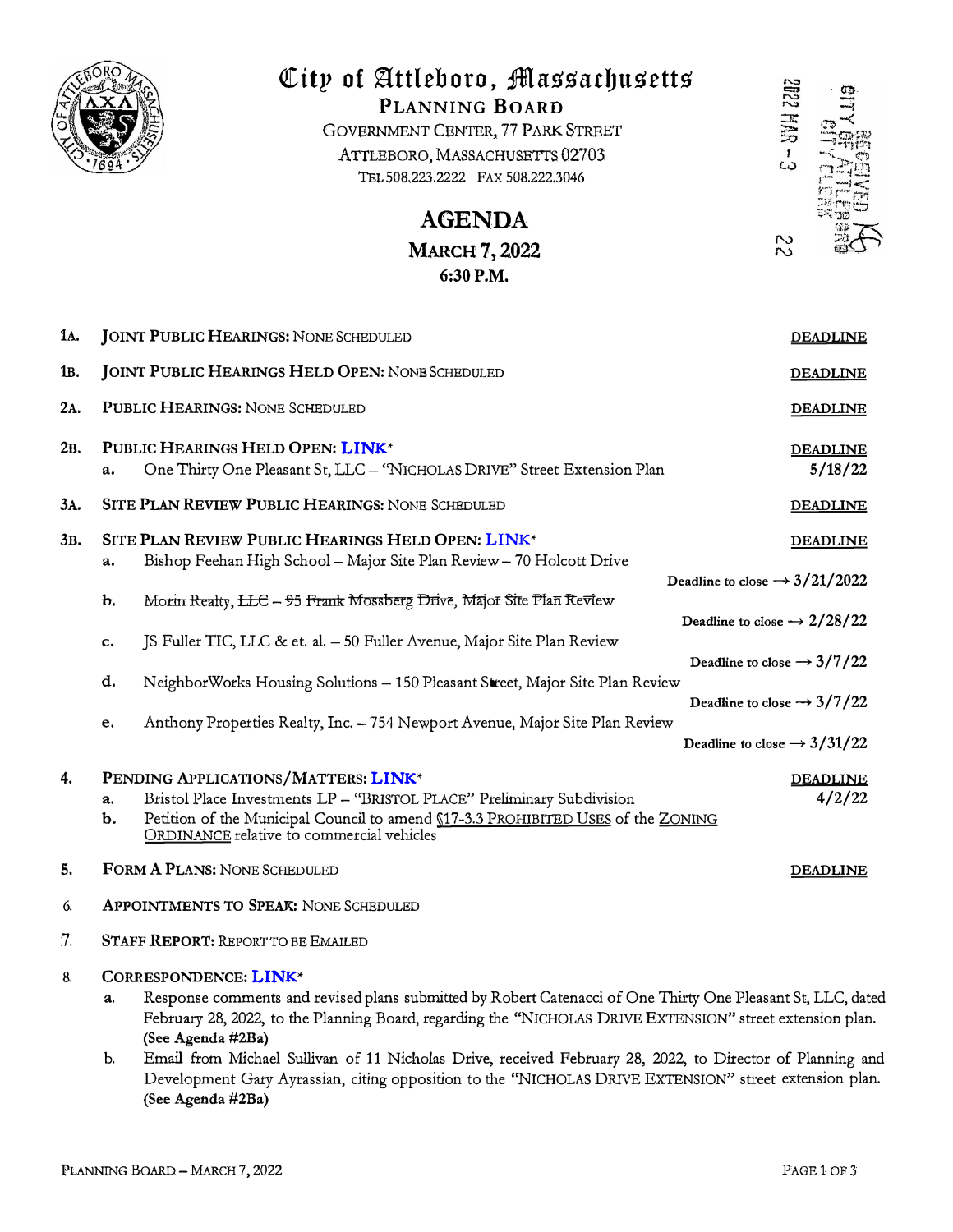- c. Email from Michael Sullivan of 11 Nicholas Drive, received February 28, 2022, to Director of Planning and Development Gary Ayrassian, citing opposition to the "NICHOLAS DRIVE EXTENSION" street extension plan and providing a copy of the associated variance application before the town of Rehoboth. (See Agenda #2Ba)
- d. Form P1 Request to Continue to March 21, 2022 a public hearing, submitted by Jacqueline Bart of GFI Partners, on behalf of JS Fuller TIC LLC & Eta!, received March 2, 2022, relative to the Major Site Plan Review application for 50 Fuller Avenue. (See Agenda #3Bc)
- e. Email from attorney Jack Jacobi of Coogan Smith, LLP, on behalf of NeighborWorks Housing Solutions, received March 1, 2022, to Director of Planning and Development Gary Ayrassian, requesting a continuance to March 21, 2022, relative to the Major Site Plan Review application for 150 Pleasant Street. (See Agenda #3Bd)
- f. Elevations submitted by Renee Codega of VHB, received February 28, 2022, to Senior Land Use Planner Stephanie Davies, relative to the proposed daycare in association with the special permit and variance application of Anthony Properties for 754 Newport Avenue. (See Agenda #3Be)
- g. Email from attorney jack Jacobi of Coogan Smith, LLP, on behalf of Anthony Properties, received March 1, 2022, to Director of Planning and Development Gary Ayrassian, requesting a continuance to March 21, 2022, relative to the Major Site Plan Review application for 754 Newport Avenue. (See Agenda #3Be)
- h. Email from Senior Land Use Planner Stephanie Davies, dated February 10, 2022, to Bob Catenacci of One Thirty One Pleasant St, LLC, regarding a notice of violation relative to the "STONE FIELD ESTATES III" subdivision.
- i. Letter from Daniel Campbell, P.E., of Level Design Group, LLC, dated January 21, 2022 and revised February 18, 2022, to the Planning Board, providing a phasing plan relative to the "PIKE ESTATES" subdivision

# 9. PERF ORMANCE BOND CORRESPONDENCE: [LINK](https://drive.google.com/drive/folders/1WBEr8oT0F3PJJPncTyxJr-fhQER2Nq9O?usp=sharing)**\***

- **a.** Memorandum from Public Works Superintendent Michael Tyler, dated Februaq 14, 2022, to the Planning Board, indicating that the inspections have been delayed due to snow, relative to the PARTIAL release of funds requests for "VIRIDIAN MEADOWS" and ''VIRIDIAN MEADOWS, PHASE II".
- b. Memorandum from Public Works Superintendent Michael Tyler, dated January 26, 2022, to the Planning Board, recommending a bond amount of **\$1,635,102.66** relative to the "PIKE ESTATES" subdivision.
- **c.** Covenant Release Form submitted by Robert Catenacci of One Thirty One Pleasant Street, LLC, received December 29, 2021, relative to the "STONE FIELD ESTATES III" subdivision.
- d. Letter from Planning Board Clerk Lauren Stamatis, dated February 25, 2022, to Public Works Superintendent Michael Tyler, soliciting a recommendation relative to a FINAL release of funds for the "HILLCREST AVENUE EXTENSION'' **street extension.**
- e. Letter from Planning Board Clerk Lauren Stamatis, dated February 25, 2022, to Public Works Superintendent Michael Tyler, soliciting a recommendation relative to a FINAL release of funds for the "HILLCREST AVENUE EXTENSION II" street extension.
- f. Letter from Planning Board Clerk Lauren Stamatis, dated February 25, 2022, to Public Works Superintendent Michael Tyler, soliciting a recommendation relative to a FINAL release of funds for the "BRADFORD ESTATES" subdivision.
- g. Letter from Planning Board Clerk Lauren Stamatis, dated February 25, 2022, to Public Works Superintendent Michael Tyler, soliciting a recommendation relative to a FINAL release of funds for the "RHODES STREET EXTENSION" **street extension.**

## **10.** MISCELLANEOUS PENDING CORRESPONDENCE:

**a.** See separate Delinquent Subdivisions Correspondence Tracking Report

## 11. PLANNING BOARD COMMITTEES:

## 11A. COMPREHENSIVE PLAN COMMITTEE:

**a.** Executive Summary: Sustainable Growth (Request for Primer)

#### 11B. ORDINANCE COMMITTEE:

- **a.** Discuss mechanism for amending approved Site Plan Review decisions
- b. Discuss Act Enabling Partnerships for Growth new state zoning enabling legislation